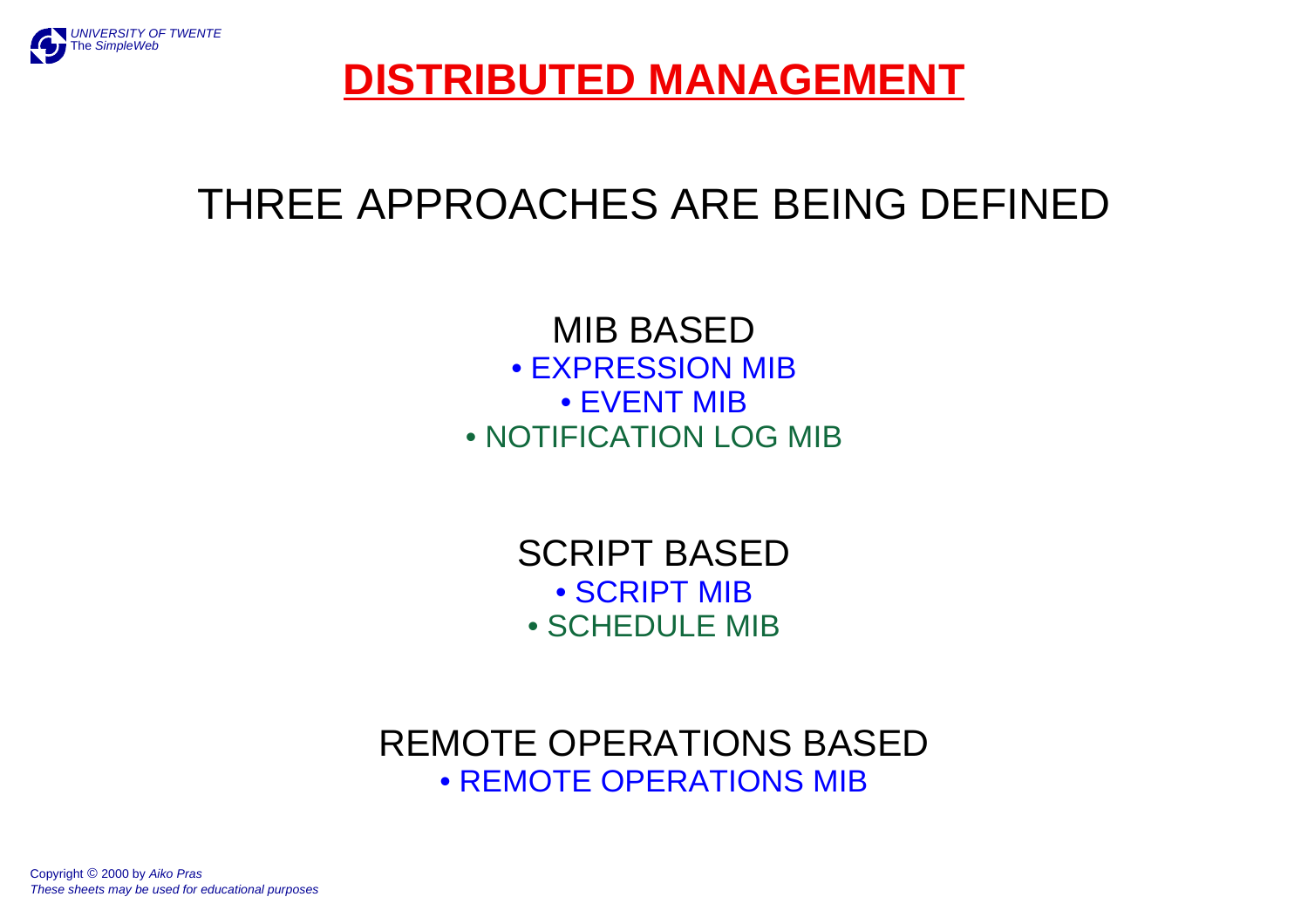

### **EXPRESSION AND EVENT MIB**

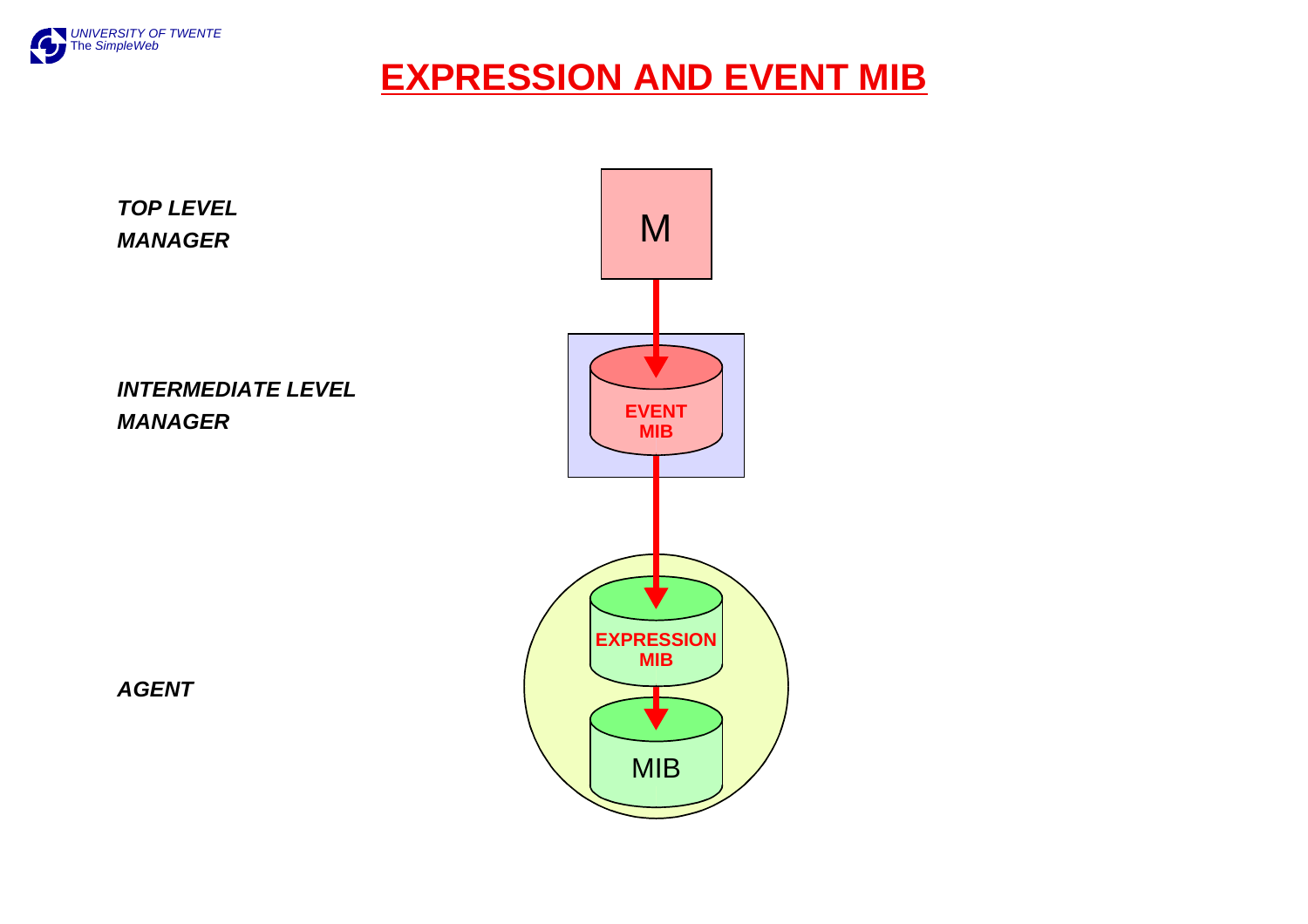

#### **EXPRESSION AND EVENT MIB: CHARACTERISTICS**

• STANDARD MIB APPROACH

• RESEMBLES THE OLD SNMPv2 M2M MIB

### EXPRESSION MIB:

• INPUT ARE (WILDCARDED) VARIABLES OF A (LOCAL) MIB • OPERATES ON ABSOLUTE AS WELL AS DELTA VALUES• RICH SET OF EXPRESSIONS• THE OUTPUT IS STORED IN THE VALUE TABLE • THIS TABLE MAY SERVE AS INPUT FOR OTHER EXPRESSIONS

# EVENT MIB:

• INPUT ARE VARIABLES OF A (REMOTE) MIB • TRIGGERS ON CHANGES, OR TRESHOLD CROSSING • GENERATES A NOTIFICATION OR SET OPERATION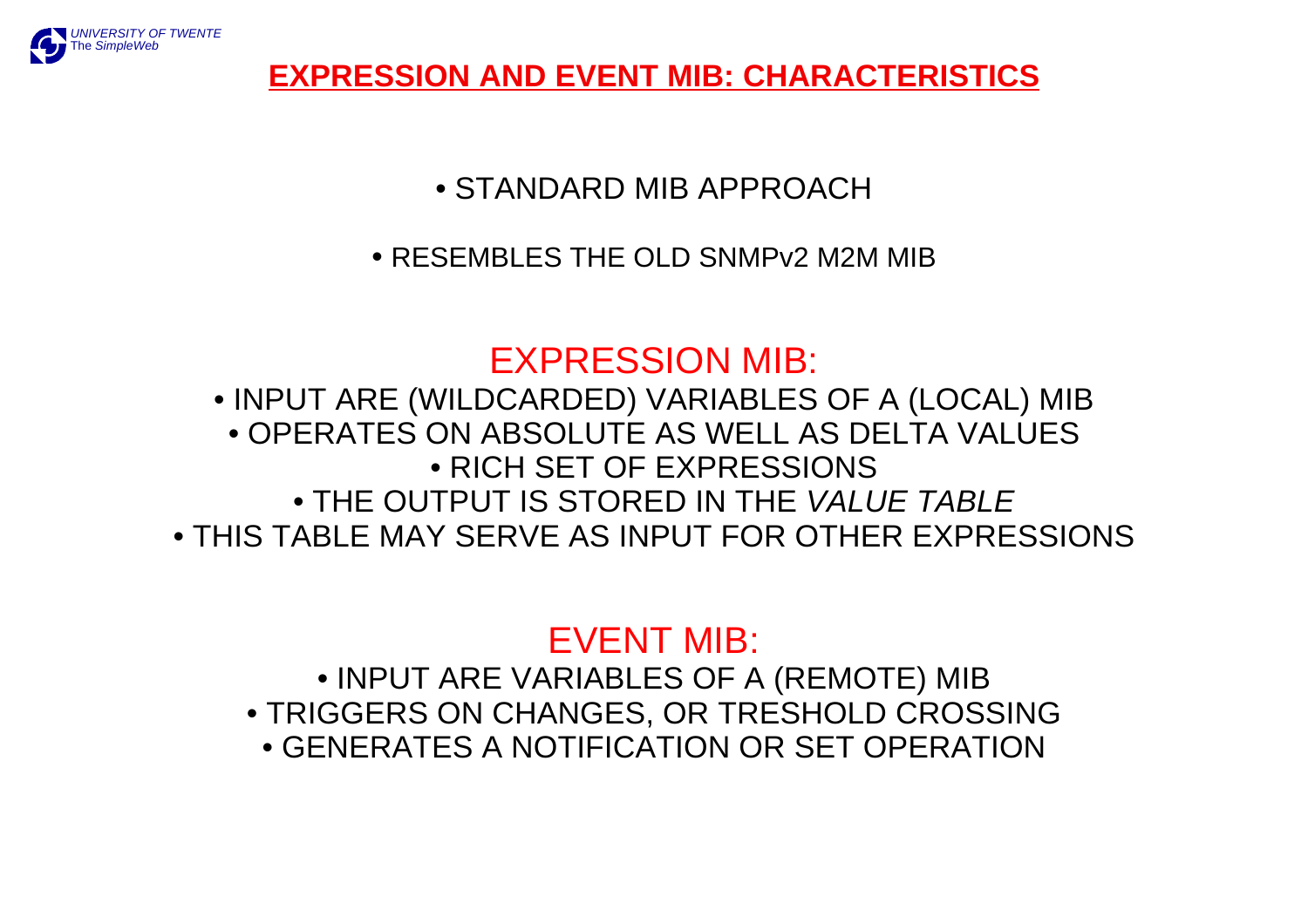

#### **SCRIPT MIB**

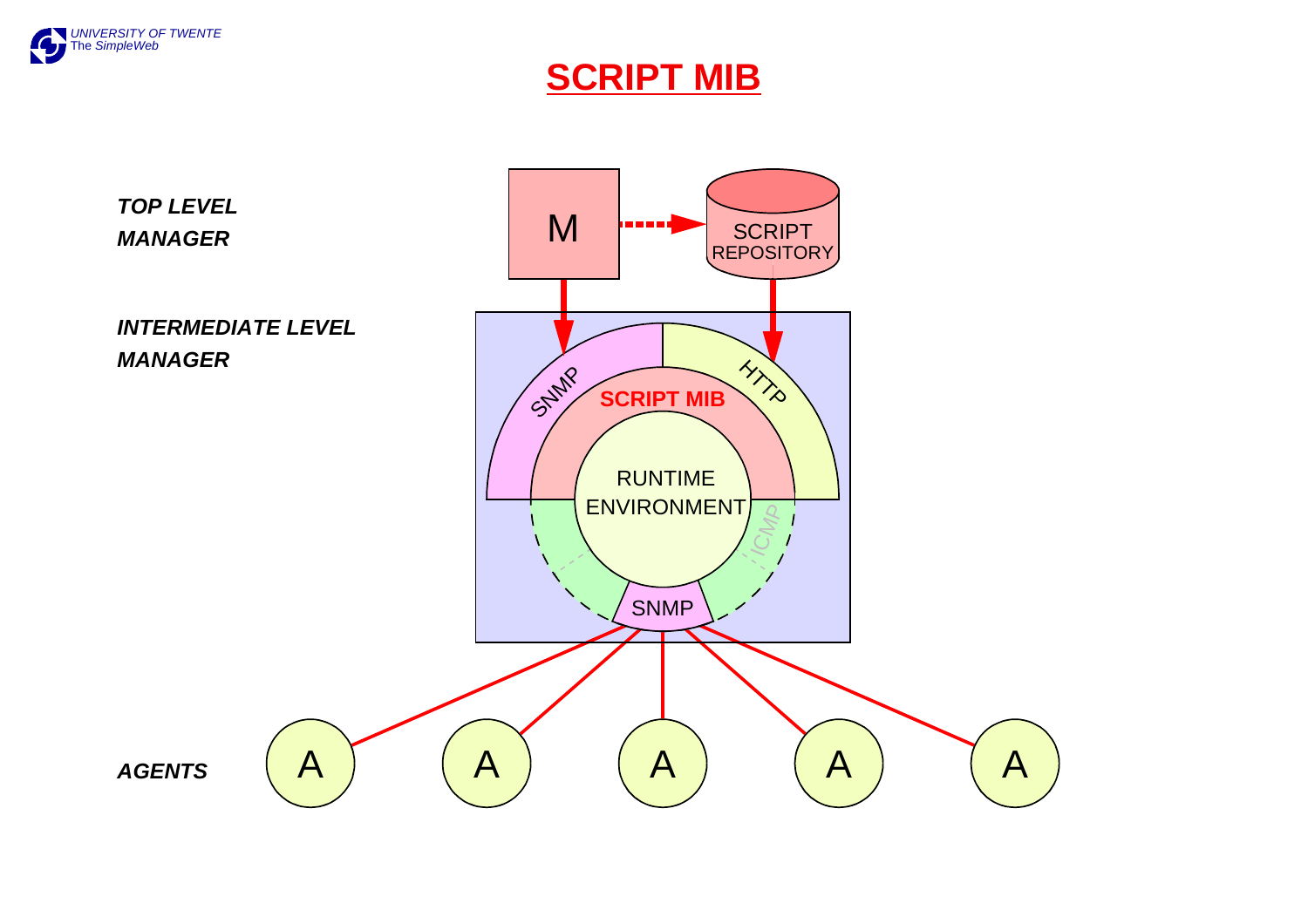

**SCRIPT MIB: CHARACTERISTICS**

#### • FUNCTIONALITY CAN BE DEFINED AT RUN-TIME

#### • POWERFUL AUTONOMOUS ACTIONS

#### • MAY BE EASIER TO OPERATE FOR THE TOP-LEVEL MANAGER

• PROTECTION MECHANISMS NECESSARRY

• DIFFERENT SCRIPT LANGUAGES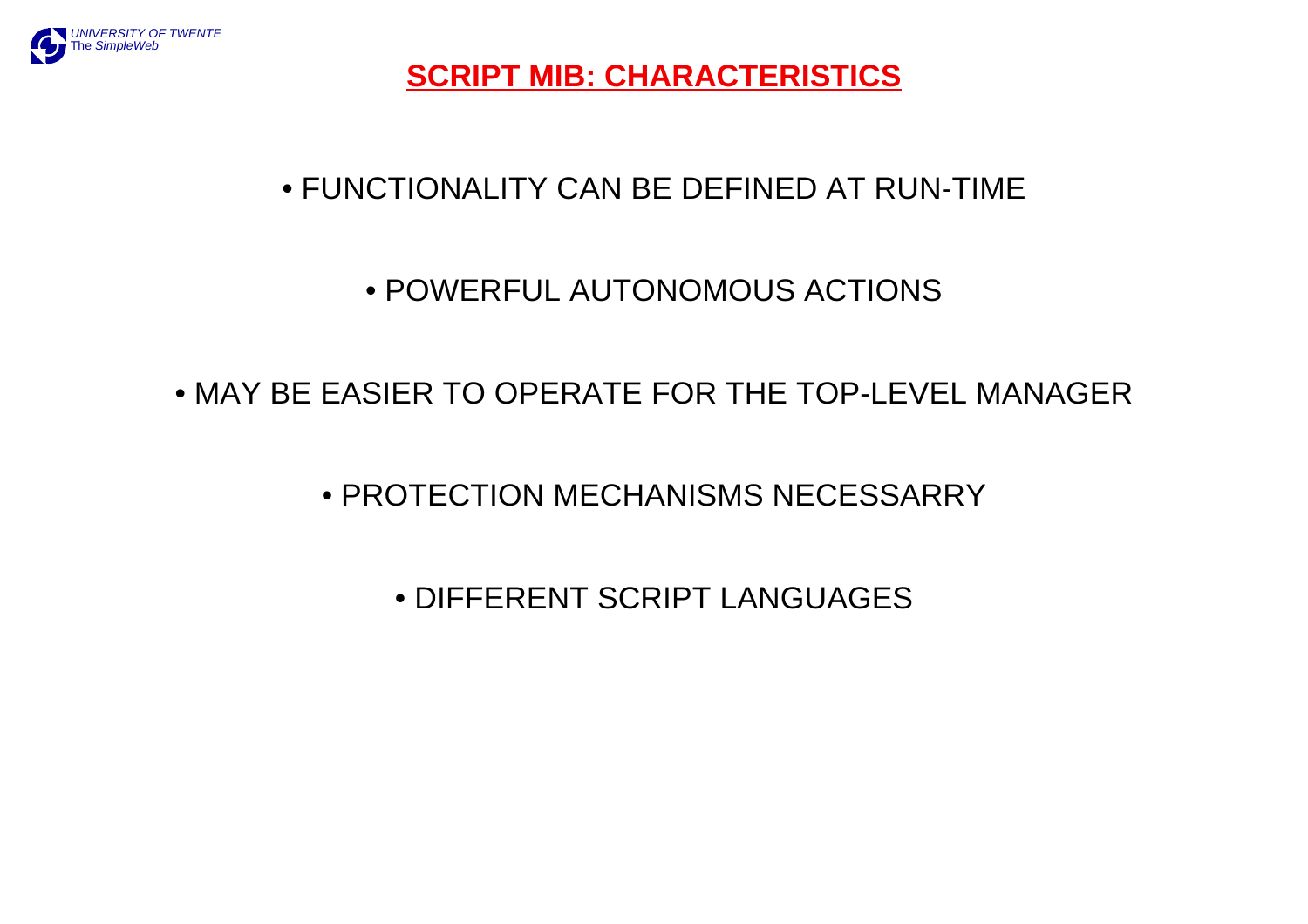

#### **SCRIPT MIB: STRUCTURE**



# CONSISTS OF 6 TABLES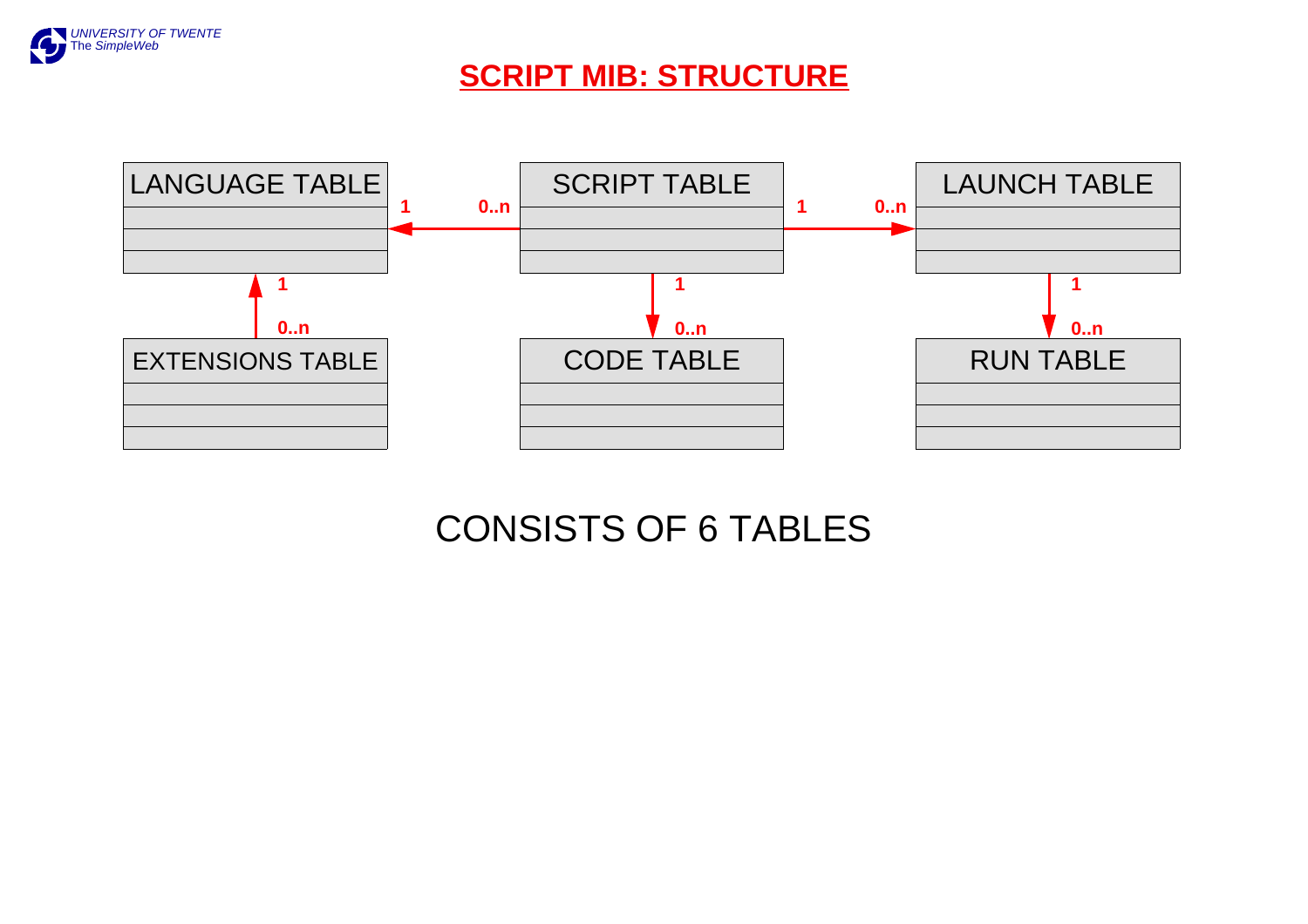#### **SCRIPT MIB: LANGUAGE TABLE**



### DEFINES THE LANGUAGES THIS SYSTEM SUPPORTS

• AN OID TO INDICATE THE LANGUAGE • THE VERSION• AN OID TO INDICATE THE VENDOR• THE REVISION • A DESCRIPTION

### TABLE IS READ ONLY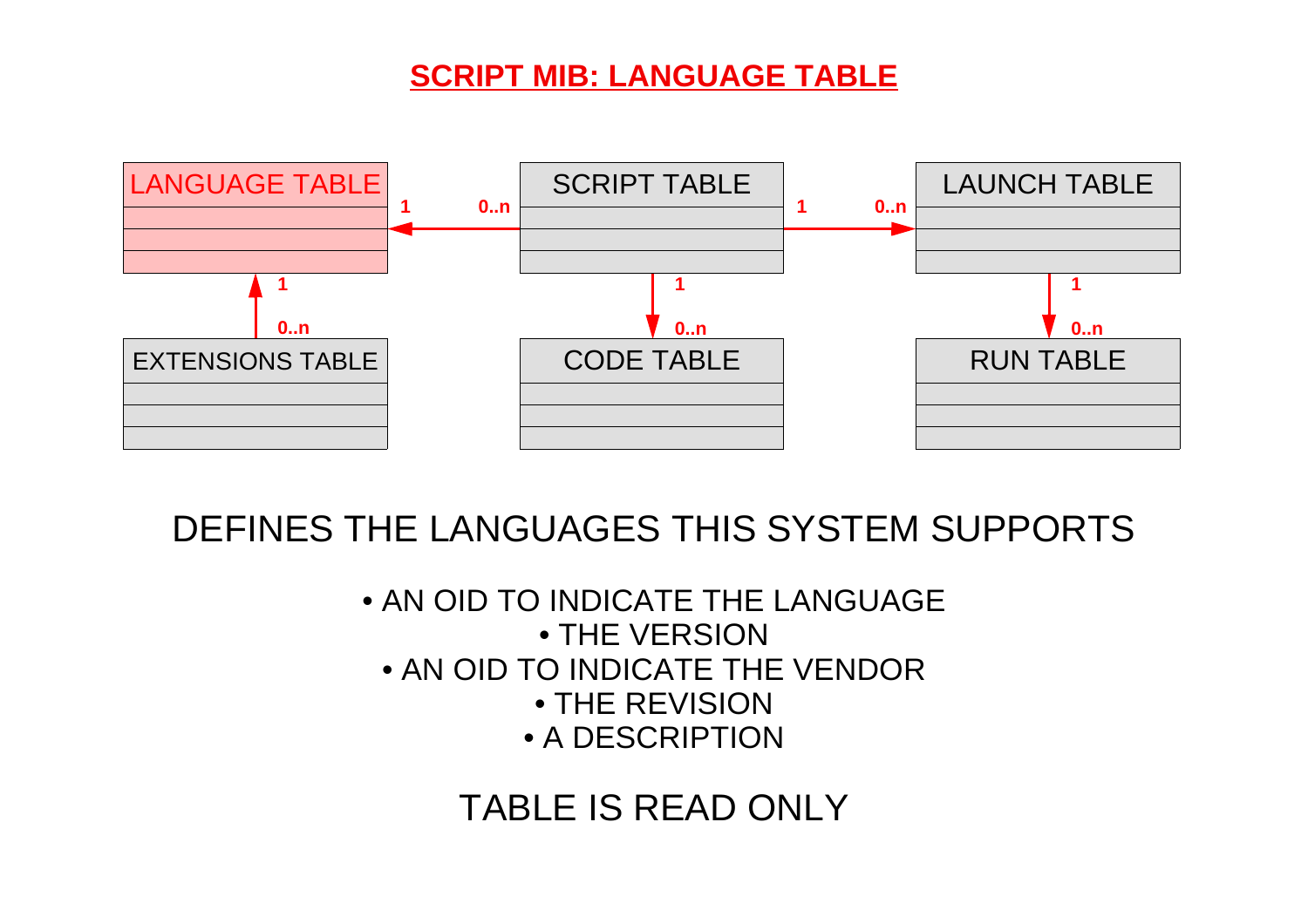#### **SCRIPT MIB: EXTENSIONS TABLE**



# DEFINES THE EXTENSIONS FOR EACH LANGUAGE

• AN OID TO INDICATE THE EXTENSION• THE VERSION• AN OID TO INDICATE THE VENDOR • THE REVISION• A DESCRIPTION

### TABLE IS READ ONLY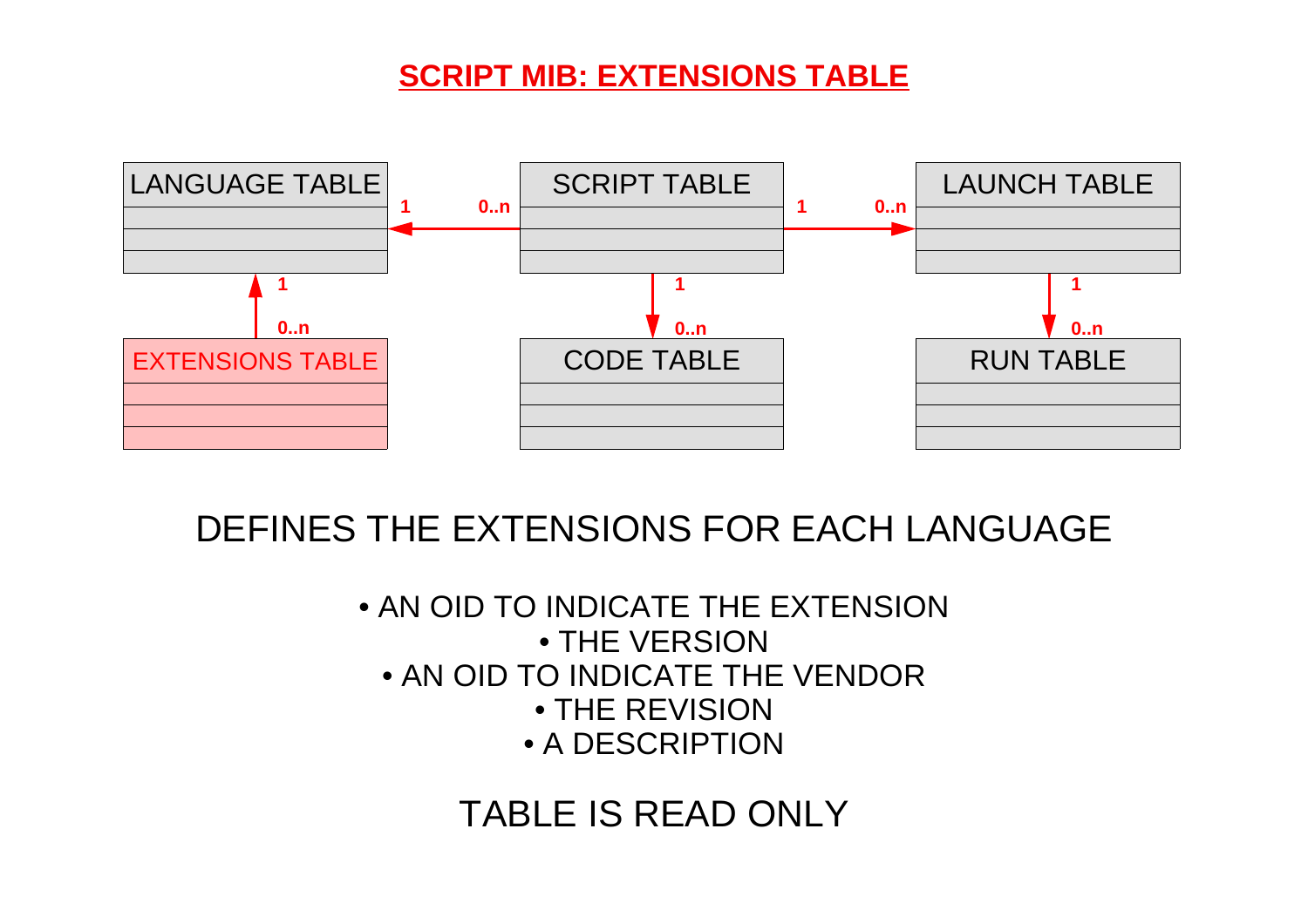#### **SCRIPT MIB: SCRIPT TABLE**



### LISTS ALL SCRIPTS KNOWN TO THE SYSTEM

#### ALLOWS TO: • DOWNLOAD SCRIPTS FROM A URL (PULL MODEL) • READ SCRIPTS FROM LOCAL NON-VOLATILE STORAGE • STORE SCRIPTS IN LOCAL NON-VOLATILE STORAGE • DELETE SCRIPTS FROM LOCAL NON-VOLATILE STORAGE • LIST PERMANENT SCRIPTS (THAT CAN NOT BE CHANGED OR REMOVED) • READ AND MODIFY THE SCRIPT STATUS (ENABLED, DISABLED, EDITING)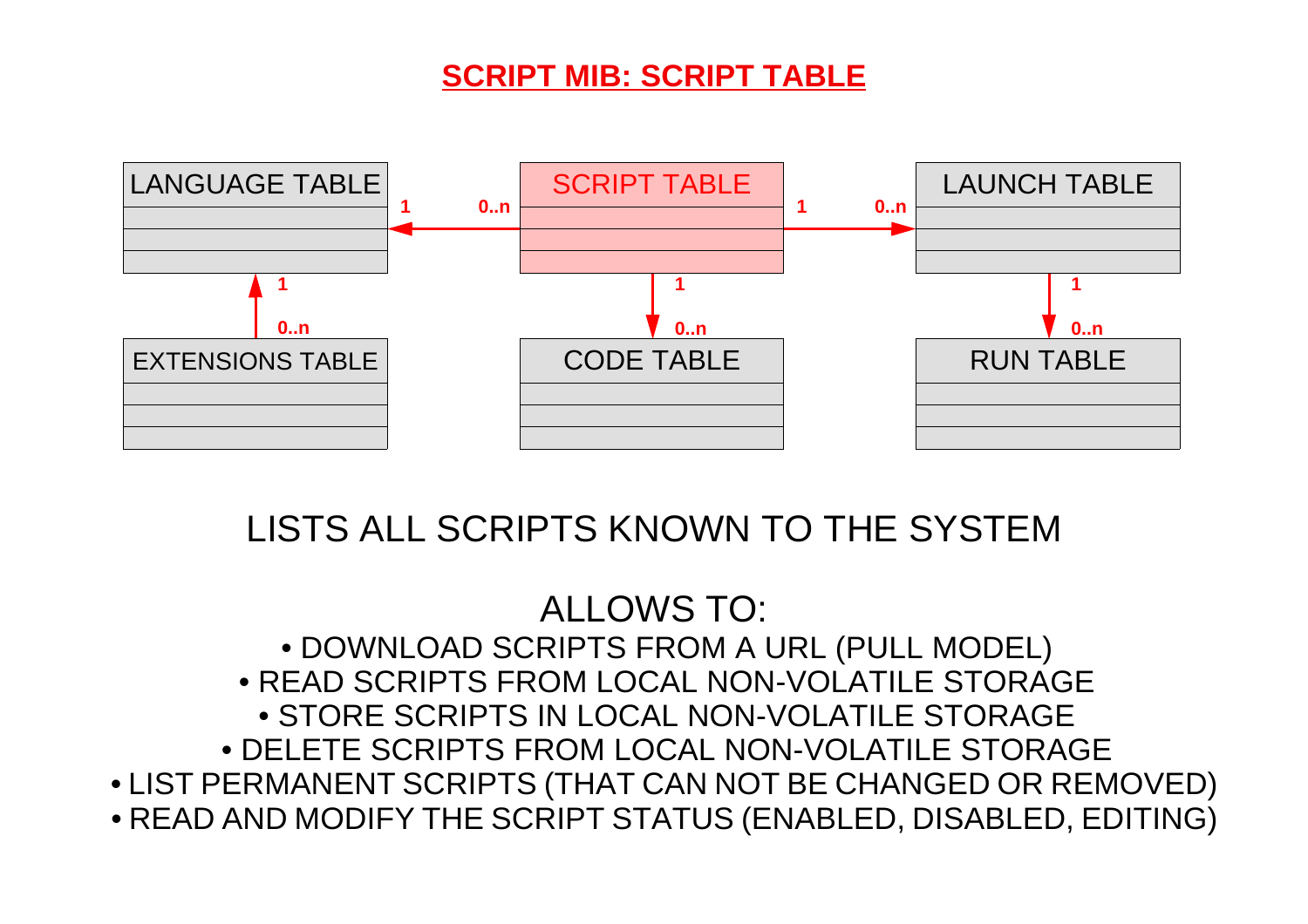#### **SCRIPT MIB: CODE TABLE**



### LISTS THE CODE OF A SCRIPT

ALLOWS TO: • DOWNLOAD SCRIPTS VIA SNMP (PUSH MODEL) • MODIFY SCRIPTS VIA SNMP (EDITING)

IMPLEMENTATION IS OPTIONAL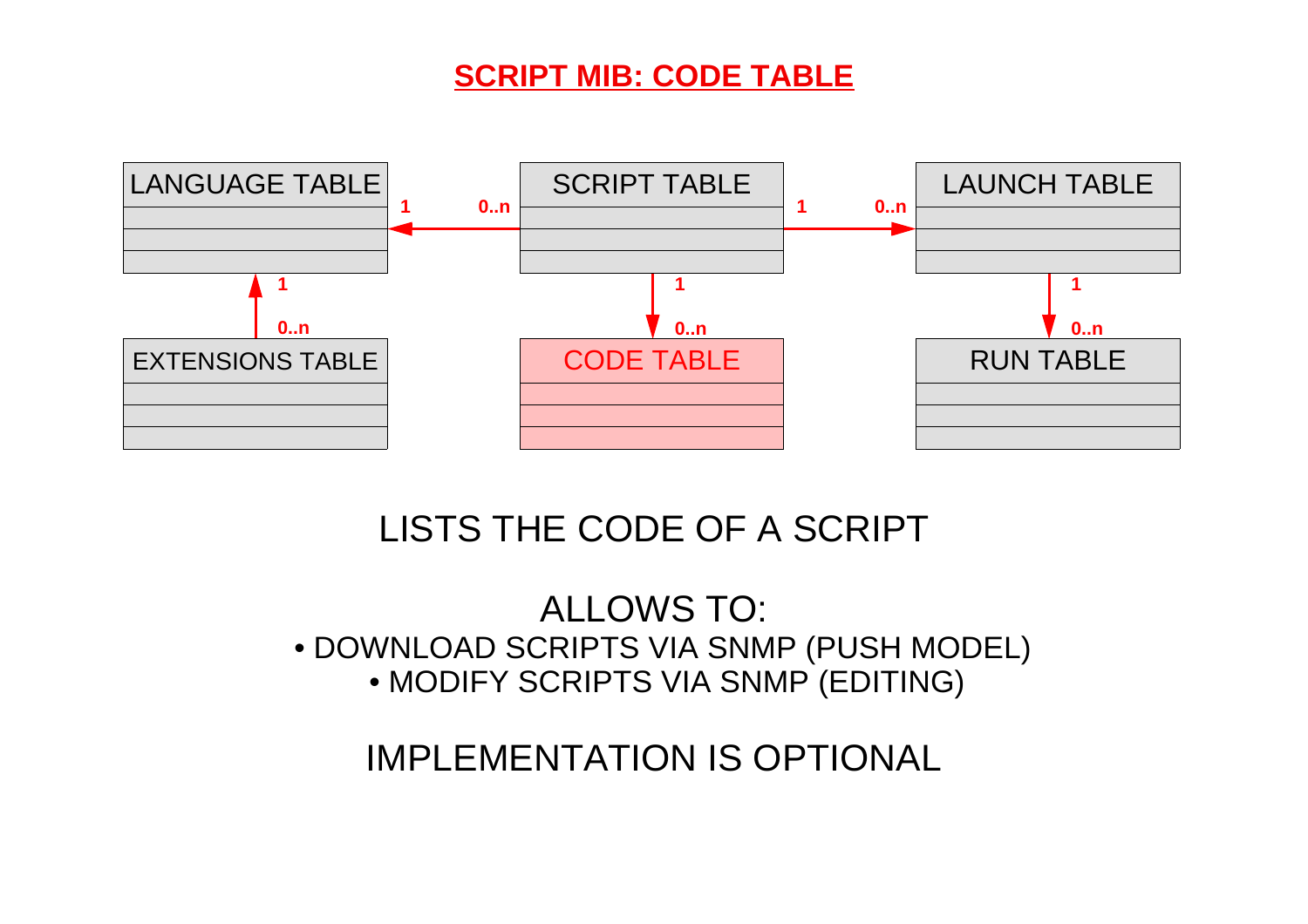#### **SCRIPT MIB: LAUNCH TABLE**



# ALLOWS TO:

• ASSOCIATE A SCRIPT WITH A 'PERSON' WHO INVOKES EXECUTION • PROVIDE ARGUMENTS AND PARAMETERS FOR SCRIPT INVOCATION • INVOKE SCRIPTS WITH A SINGLE SET OPERATION• CONTROL THE NUMBER OF ACTIVE INVOCATIONS • CONTROL THE TOTAL NUMBER OF INVOCATIONS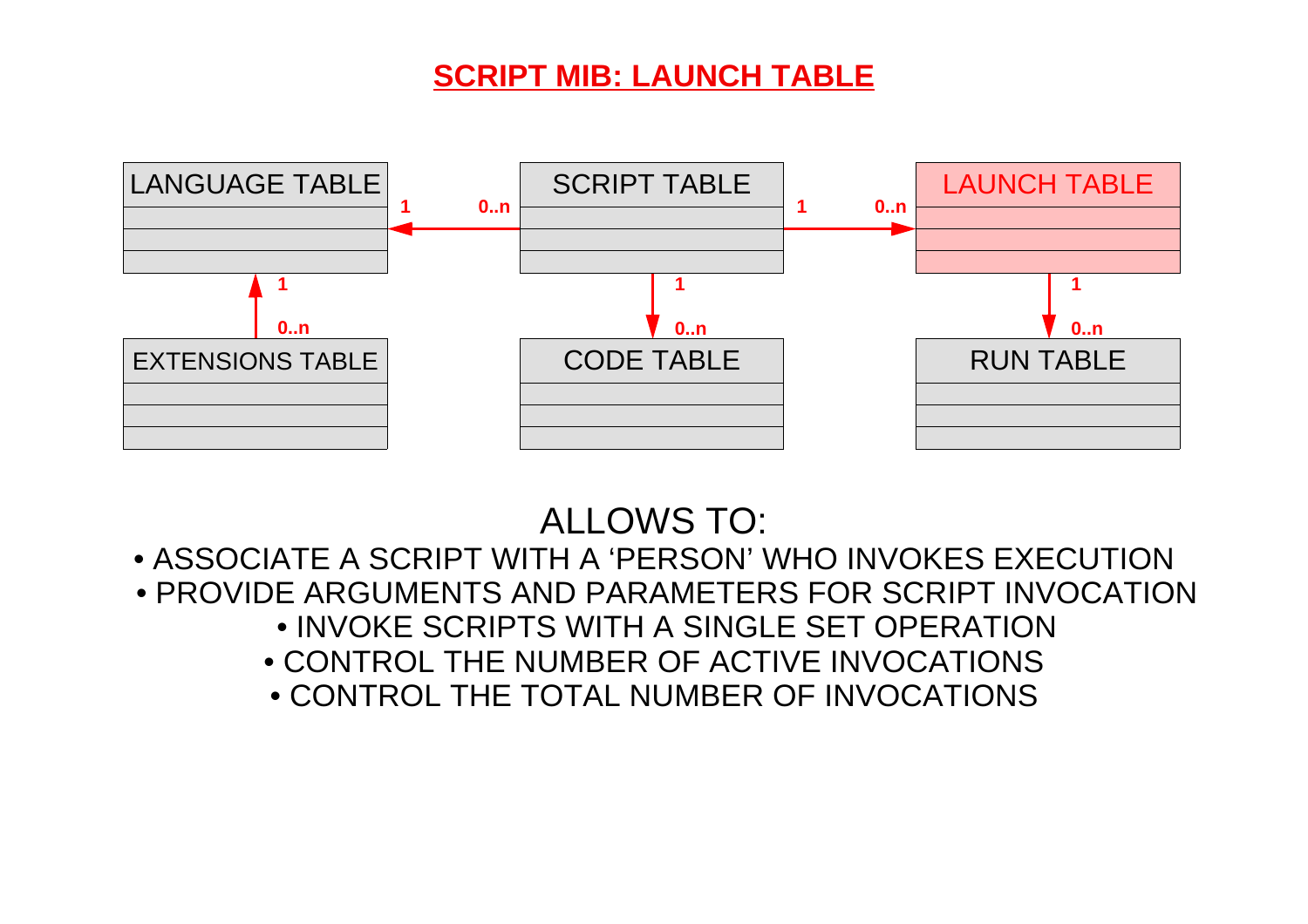#### **SCRIPT MIB: RUN TABLE**



# ALLOWS TO:

• RETRIEVE STATUS INFORMATION FROM RUNNING SCRIPTS • CONTROL RUNNING SCRIPTS (SUSPEND, RESUME, ABORT) • RETRIEVE RESULTS FROM RECENTLY TERMINATED SCRIPTS • CONTROL THE REMAINING MAXIMUM LIFETIME OF A RUNNING SCRIPT• CONTROL HOW LONG SCRIPT RESULTS ARE ACCESSIBLE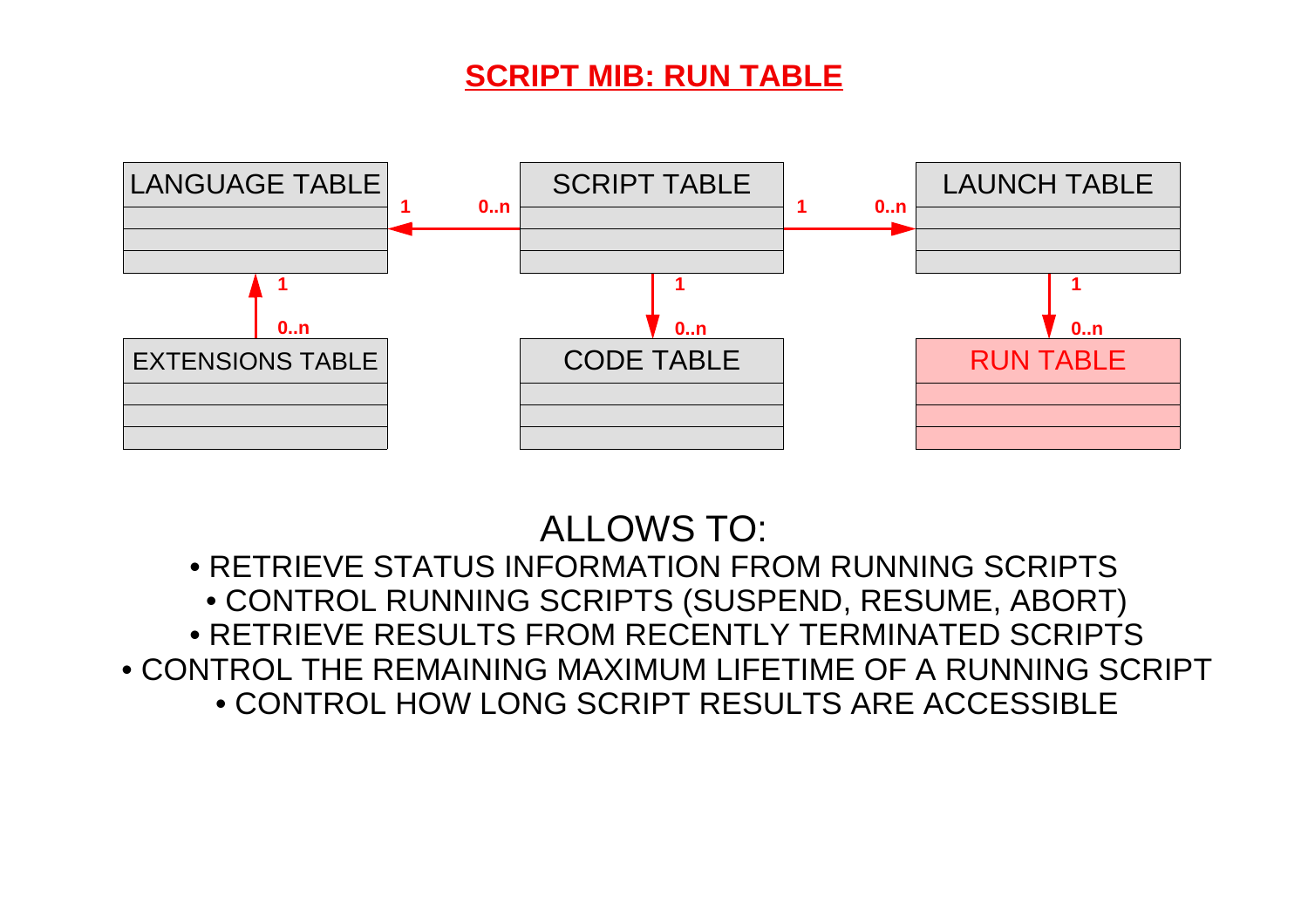

# PERFORMS SET OPERATIONS

#### FOR EXAMPLE ON THE SCRIPT MIB • TARGET MUST BE Integer32

### ON A PERIODIC OR CALENDER DRIVEN BASE